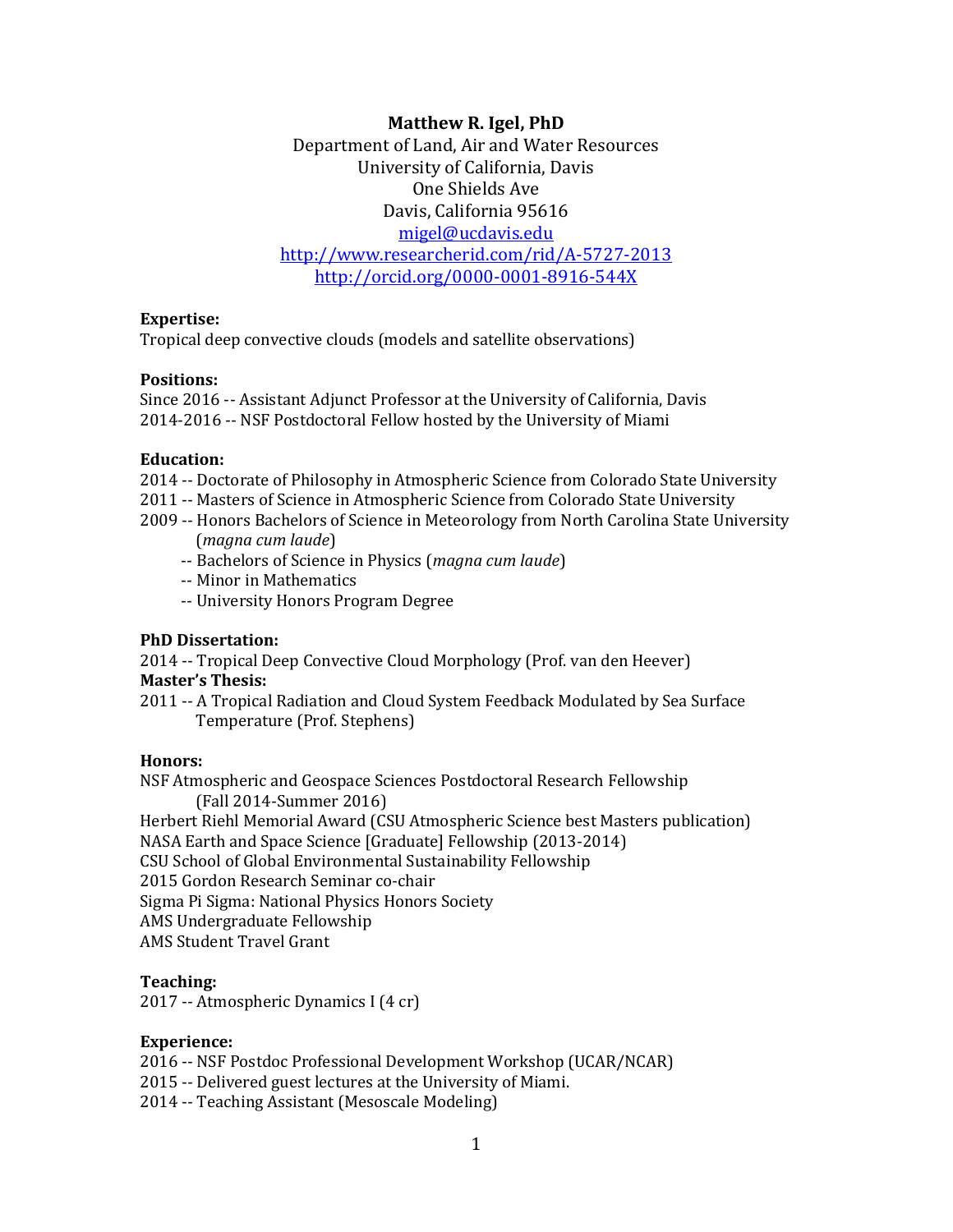- 2013 -- HS3 Forecaster at NASA Wallops Air Base
	- -- Gordon Research Seminar/Conference on Radiation and Climate
	- -- CSU SoGES Fellowship professional communication workshops (monthly)
- 2012 -- DYNAMO Campaign cruise lead radar operator onboard R/V Revelle
	- -- JPL CCS Summer School: Using Satellite Observations to Advance Climate Models
	- -- Research mentor for CMMAP summer intern (Aryeh Drager, Dartmouth)
	- -- Awarded an NCAR student High-Power Computing Allocation
- 2011 -- Teaching Assistant (Atmospheric Dynamics)

#### **Publications:**

- **Igel, M. R.**: Climate Parameter Constraints Imposed by Differing Energy Balance Requirements in Models of Varying Complexity. Submitted to *Journal of Advances in Earth System Modeling*.
- **Igel, M. R.** and A. L. Igel: The Energetics and Magnitude of Hydrometeor Drag in Clouds. Submitted to *Journal of Atmospheric Science*.
- **Igel, M. R.**, S. Herbener, and S. Saleeby: The Tropical Precipitation Pickup Threshold and Clouds in a Radiative Convective Equilibrium Model. Part I: Column Moisture. In Press at *Journal of Geophysical Research*.
- **Igel, M. R.**: The Tropical Precipitation Pickup Threshold and Clouds in a Radiative Convective Equilibrium Model. Part II: Two-Layer Moisture. In Press at *Journal of Geophysical Research*.
- Bourgeois, Q., A.M.L. Ekman, **M. R. Igel**, and R. Krejci: Ubiquity and impact of Thin Mid-Level Clouds in the tropics. *Nature Communications*. 7, doi:10.1038/ncomms12432.
- **Igel, M. R**., and S. C. van den Heever (2015): Deep-Convective Morphology as Observed from CloudSat. *Atmospheric Chemistry and Physics Discussion*. 15, 15977-16017, doi: 10.5194/acpd-15-15977-2015.
- King, J. M., C. D. Kummerow, S. C. van den Heever, **M. R. Igel** (2015): Modeled and observed warm rainfall occurrence and its relationships with cloud macrophysical properties. *Journal of Atmospheric Sciences*. 72, 4075-4090.
- **Igel, M. R.**, and S. C. van den Heever (2015): The Relative Influence of Environmental Characteristics on Deep Convective Morphology as Observed by CloudSat. *Journal of Geophysical Research*. 120, doi: 10.1002/2014JDO22690.
- Igel, A. L., **M. R. Igel**, and S. C. van den Heever (2015): Make it a Double? Sobering Results from Simulations using Single-Moment Microphysics Schemes. *Journal of Atmospheric Sciences*, 72, 910-925, doi: 10.1175/JAS-D-14-0107.1.
- **Igel, M. R., A. J. Drager, and S. C. van den Heever (2014): A CloudSat Cloud-Object** Partitioning Technique and Assessment and Integration of Deep Convective Anvil Sensitivities to Sea Surface Temperature. *Journal of Geophysical Research*. 119, 10- 515-10,535, doi: 10.1002/2014JD021717.
- **Igel, M. R**., S. C. van den Heever, G. L. Stephens, and D. J. Posselt (2014): Convective-Scale Responses of a Large-Domain Modeled, Tropical Atmosphere to Surface Warming. *Quarterly Journal of the Royal Meteorological Society*, 140, DOI:10.1002/qj.2230. (Riehl Award)
- Posselt, D. J., S. van den Heever, G. Stephens, and **M. R. Igel** (2012): Changes in the interactions between tropical convection, radiation and the large scale circulation in a warming environment. *Journal of Climate*, 25, doi: 10.1175/2011JCLI4167.1.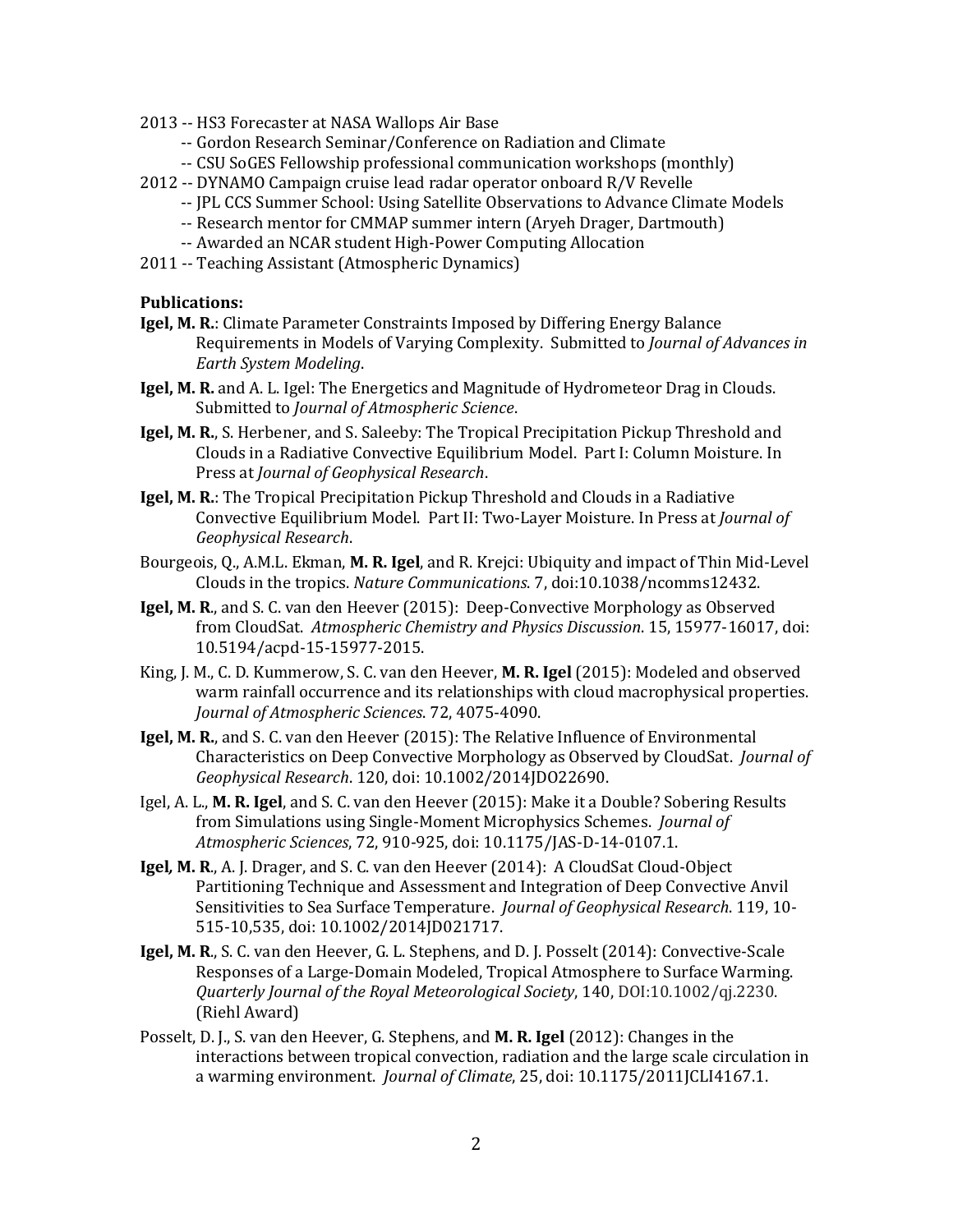# **Conference Presentations (Oral):**

- 2017 -- The Modeled and Observed Dependence of the Precipitation Onset and Cloud Type on Layer-Moisture (William Rossow Symposium)
- 2016 -- Lagrangian and Eulerian Evolutions of the Tropical Column Humidity-Precipitation Relationship (ICCP Meeting)
	- -- Coauthor: The Forgotten Clouds of the Tropical Middle Troposphere (EGU GA)
	- -- The Nature and Magnitude of Hydrometeor Frictional Heating in Convective Clouds (AMOS Meeting)
- 2015 -- The Tropical Convective Cloud Population and the Critical Transition to Heavy Precipitation (CNES Tropical Meeting)
- 2014 -- The Effects of Large-Scale Dynamic Flows on Tropical Deep Convective Morphology (AGU Fall Meeting)
	- -- The Importance of Aerosol to Deep Convective Cloud Morphology (AMS Conference on Cloud Physics)
	- -- 2nd author: Tropical Cold Pool Characteristics (Tropical Workshop)
- 2013 -- Mature Deep Convective Cloud Morphology as Observed by CloudSat (AGU Fall Meeting)
	- -- An analysis of tropical, deep convective anvil-climate interactions using CloudSat (Gordon Research Seminar)
	- -- 2nd author: Tropical Cold Pool Characteristics (AMS Mesoscale Meeting)
- 2012 -- Tropical Precipitation Responses to Surface Warming in a CRM (3ICESM)
	- -- A Scaling Relationship between Tropical Convective Core and Anvil Widths (AGU Fall Meeting)
	- -- Coauthor: Shipboard Operations of the NASA-TOGA Radar in DYNAMO (2012 Tropical Conference)
	- -- Coauthor: Microphysical Contributions to Latent Heating Structures of Midlatitude and Tropical Storms and Feedbacks to Storm Organization (AGU Fall Meeting)
- 2009 -- Effects of Aerosol on Shallow Marine Clouds in the Bay of Bengal (AMS Annual Meeting)

# **(Poster):**

- 2016 -- The Energetics and Consequences of Hydrometeor Frictional Heating in Clouds (AGU Fall Meeting)
- 2015 -- Feedbacks in Tropical Deep Convective Clouds Resulting in the Transition to Strong Precipitation (Gordon Research Seminar/Conference)
	- -- The Role of Depositional Heating in the Transition to Strong Precipitation in Tropical Deep Convection (AMS Mesoscale Conference)
	- -- Organization of the Tropical Convective Cloud Population by Humidity and the Critical Transition to Heavy Precipitation (AGU Fall Meeting)
- 2013 -- Mature Deep Convective Cloud Morphology as Observed by CloudSat (AGU Fall Meeting)
	- -- An Analysis of tropical, deep convective anvil-climate interactions using CloudSat (Gordon Research Seminar/Conference)
- 2012 -- 2nd author to advised summer intern: CloudSat Derived Morphology of Deep Convection over Tropical Oceans (AGU Fall Meeting and AMS Annual Meeting) (OSPA winning poster)
- 2011 -- The Case for Cooler Anvil Temperatures in the Tropics (AGU Fall Meeting)